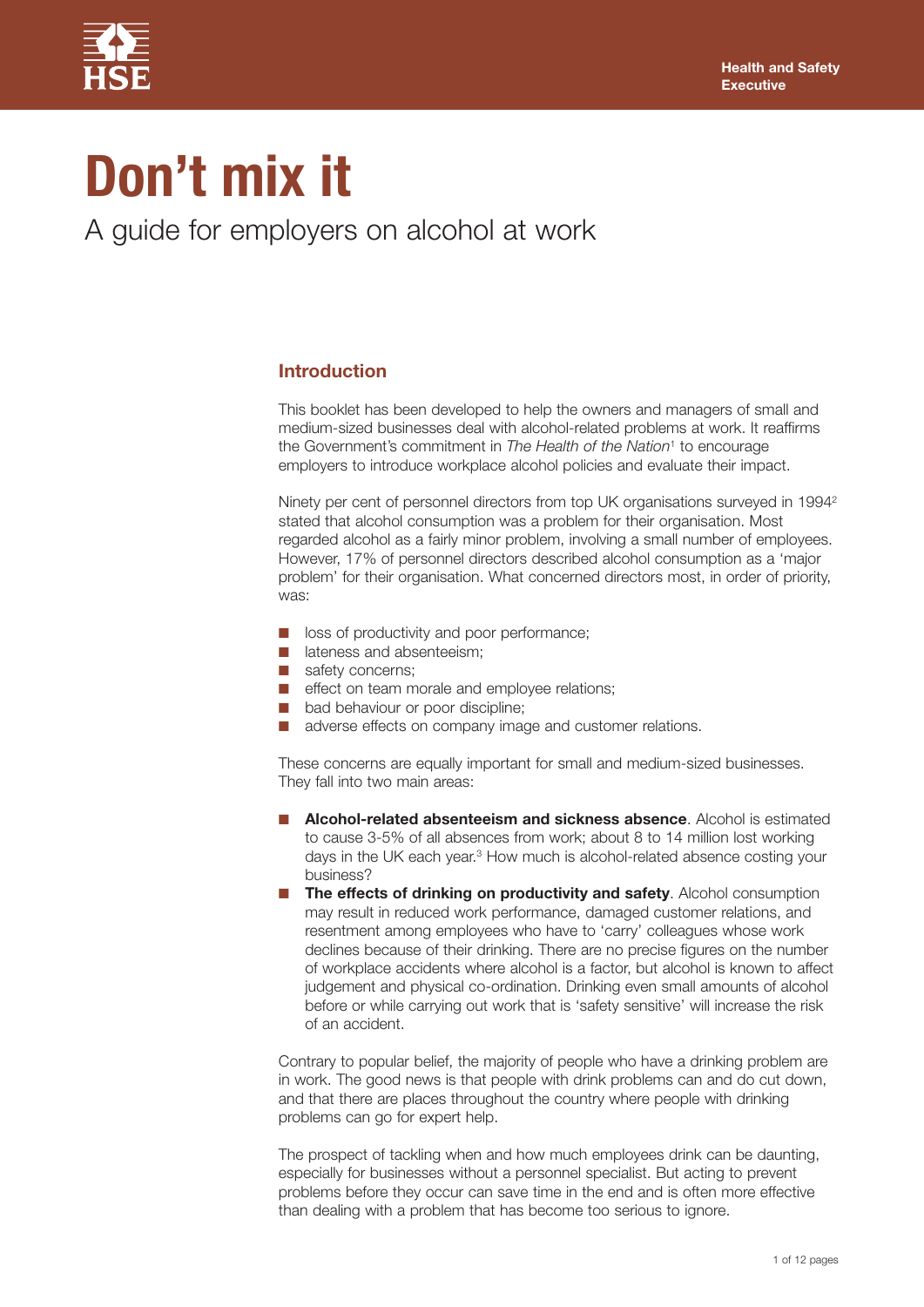Any business, however small, can take practical steps to minimise the risks associated with inappropriate drinking. This booklet includes examples of action taken by businesses to prevent alcohol-related problems. 'Sources of advice and information' lists organisations that can provide further information and help.

# **Drinking alcohol: Effects on the individual**

Before thinking about what you can do to prevent alcohol-related problems for your business, it is worth looking briefly at how drinking alcohol affects people and your legal responsibilities as an employer.

Alcohol is a positive part of life for many people and most of the time drinking alcohol doesn't cause any problems. But drinking too much or at the wrong time can be harmful. The Government's guidance on sensible drinking, published in December 1995, <sup>4</sup> lists the following as examples of specific situations when the best advice is not to drink at all:

- before or during driving:
- before using machinery, electrical equipment or ladders;
- before working or in the workplace when appropriate functioning would be adversely affected by alcohol.

Box 1 describes what happens to someone when they drink alcohol. It is easy to see from this how drinking alcohol at lunchtime or before coming on shift can affect an employee's work performance. The effects of heavy drinking the previous night can last well into the next day.

#### *Box 1 What happens when you drink alcohol*

- Alcohol is absorbed into your bloodstream within a few minutes of being drunk and carried to all parts of your body including the brain.
- The concentration of alcohol in the body, known as the 'blood alcohol concentration', depends on many factors, but principally, how much you have drunk, how long you have been drinking, whether you have eaten, and your size and weight. It is difficult to know exactly how much alcohol is in your bloodstream or what effect it may have.
- It takes a healthy liver about 1 hour to break down and remove 1 unit of alcohol. A unit is equivalent to 8 gm or 10 ml (1 cl) of pure alcohol. The following all contain one unit of alcohol:



- **■** If someone drinks 2 pints of ordinary strength beer at lunchtime or half a bottle of wine (ie 4 units), they will still have alcohol in their bloodstream 3 hours later. Similarly, if someone drinks heavily in the evening they may still be over the legal drink drive limit the following morning.
- Black coffee, cold showers and fresh air won't sober someone up. Only time can remove alcohol from the bloodstream.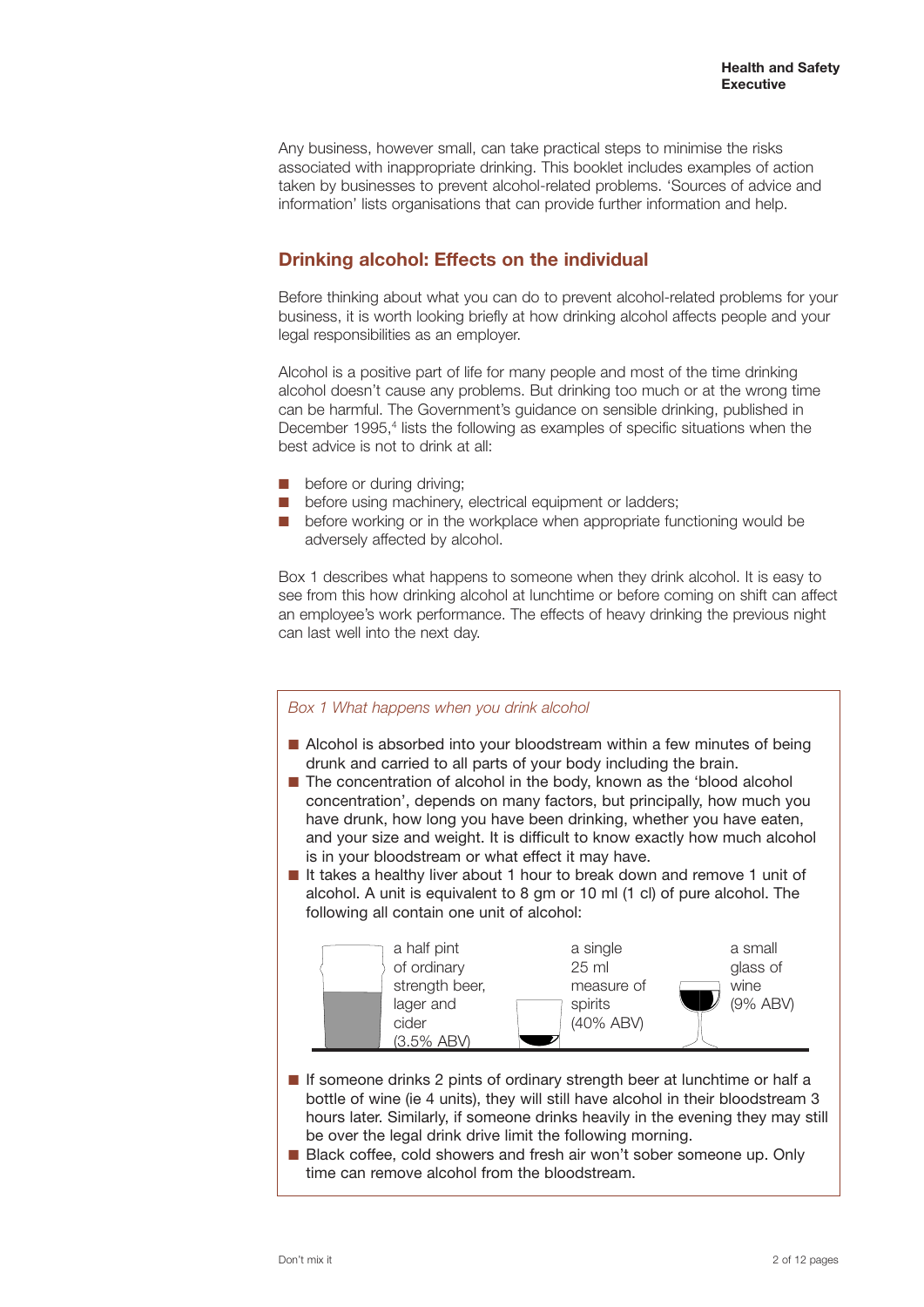#### *Box 2 Daily benchmarks*

The following benchmarks are a guide to how much adult men and women can drink in a day without putting their health at risk. They apply whether you drink every day, once or twice a week, or occasionally. The benchmarks are not targets to drink up to. There are times and circumstances when it makes sense not to drink at all.

#### *Men*

- If you drink between 3 and 4 units a day or less, there are no significant risks to your health BUT...
- **■** If you consistently drink 4 or more units a day, there is an increasing risk to your health.

*Women*

- If you drink between 2 and 3 units a day or less, there are no significant risks to your health BUT...
- If you consistently drink 3 or more units a day, there is an increasing risk to your health.

*Note:* the benchmarks don't apply to young people who have not reached physical maturity.

Even at blood alcohol concentrations lower than the legal drink/drive limit, alcohol reduces physical co-ordination and reaction speeds. It also affects thinking, judgement and mood. People may feel more relaxed and less inhibited after a couple of drinks but getting drunk can lead to arguments, mood swings, and even violence. Large amounts of alcohol in one session can put a strain not just on the liver but other parts of the body as well, including muscle function and stamina. After getting drunk, you should avoid drinking alcohol for 48 hours to give your body tissue time to recover. However, this is a short-term measure and people whose pattern of drinking places them at significant risk should seek professional advice.

Drinking alcohol raises the drinker's blood pressure. This can increase the risk of coronary heart disease and some kinds of stroke. Regularly drinking more than the daily benchmarks (see Box 2) also increases the risk of liver damage, cirrhosis of the liver, and cancers of the mouth and throat. People who drink very heavily may develop psychological and emotional problems, including depression.

Studies show that people who regularly drink small amounts of alcohol tend to live longer than people who do not drink. The main reason is that alcohol gives protection against the development of coronary heart disease. <sup>4</sup> However, this protective effect is only significant when people reach a stage of life when they are at risk of coronary heart disease. For men, this is over the age of 40. For women, it is after the menopause. The benefits come from drinking small amounts of alcohol fairly regularly - ie between 1 and 2 units a day. No overall additional benefit comes from drinking more than 2 units a day, or from drinking a particular type of drink (eg red wine).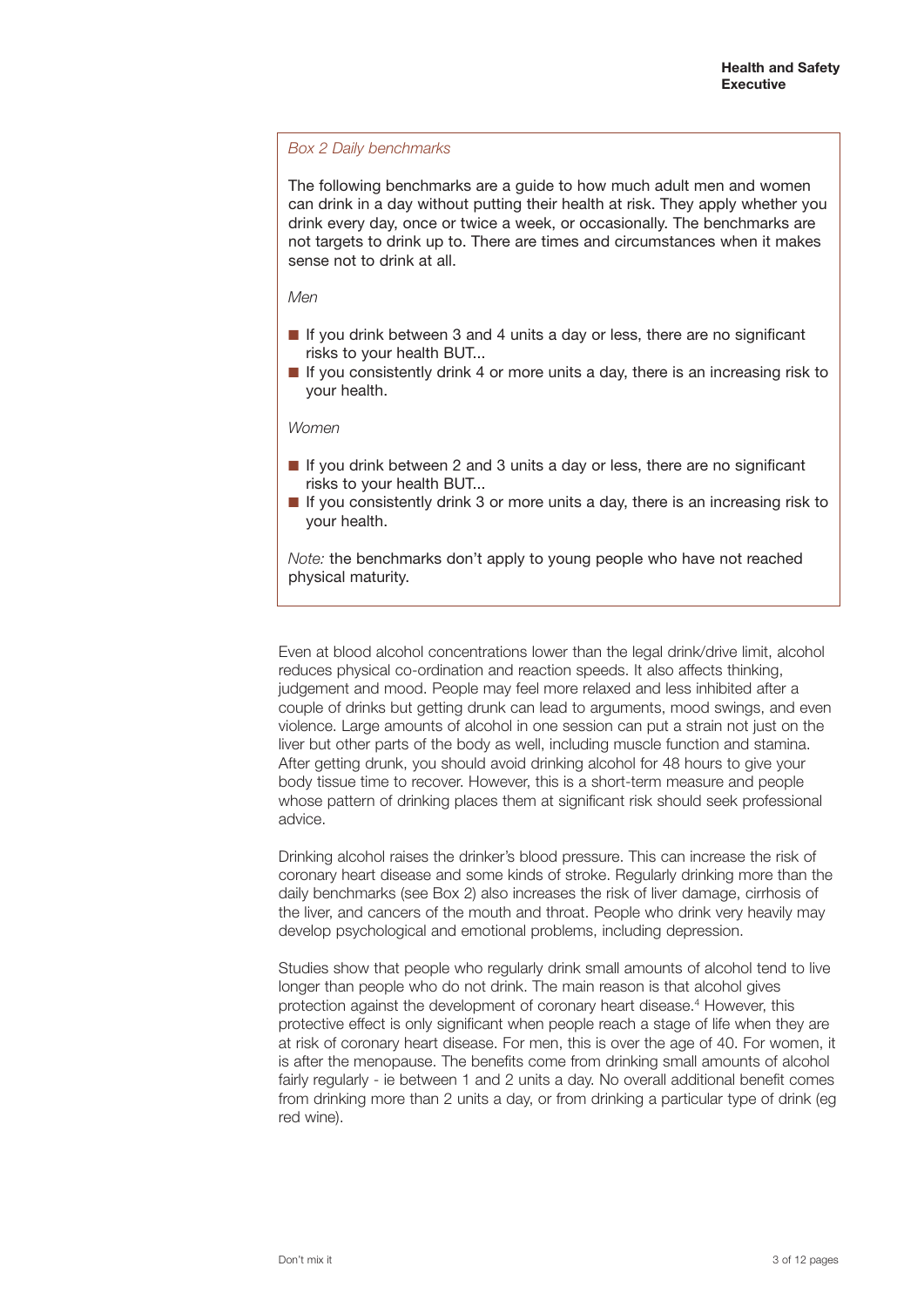# **The legal position**

You have a general duty under the Health and Safety at Work etc Act 1974 to ensure, as far as is reasonably practicable, the health, safety and welfare of your employees. If you knowingly allow an employee under the influence of excess alcohol to continue working and this places the employee or others at risk, you could be prosecuted. Similarly, your employees are also required to take reasonable care of themselves and others who could be affected by what they do. In the transport industry, there is additional legislation in place to control the misuse of alcohol and drugs. The Transport and Works Act 1992 makes it a criminal offence for certain workers to be unfit through drink and/or drugs while working on railways, tramways and other guided transport systems. The operators of the transport system would also be guilty of an offence unless they had shown all due diligence in trying to prevent such an offence being committed.

# **What can I do?**

A straightforward four-step process for dealing with alcohol problems at work is set out below. All companies - large and small - can benefit from an agreed policy on alcohol. A model policy is described under Step 3.

### *Step 1 Find out if there is a problem*

Problems may come from employees:

- drinking during working hours;
- drinking during breaks or before coming on shift;
- regular heavy drinking outside working hours;
- getting drunk outside working hours.

You may find it useful to find out from your employees what they know about the effects of alcohol on health and safety, what they feel currently about drinking alcohol during working hours and their understanding of any restrictions or rules on alcohol use in your business.

You may also want to explore the information you have on:

- **■** sickness absence;
- **■** productivity;
- **■** accident records;
- disciplinary problems. This may help you to find out if alcohol is harming your business.

There are many reasons why someone develops a drinking problem. Working conditions - for example stress, excessive work pressure, unsocial hours or monotony - may be a factor in someone starting to drink more. Opportunity can also be a factor; for example in jobs where there is ready access to alcohol or where drinking and entertaining is a normal part of doing business. Lack of supervision combined with opportunities to drink during working hours may mean that a drinking problem goes unnoticed.

People with drinking problems are not, however, the sole cause of alcohol-related problems at work. A business will suffer if any employee drinks during working hours in such a way that the work suffers, phones in sick after a heavy drinking session the night before, or comes to work with a hangover.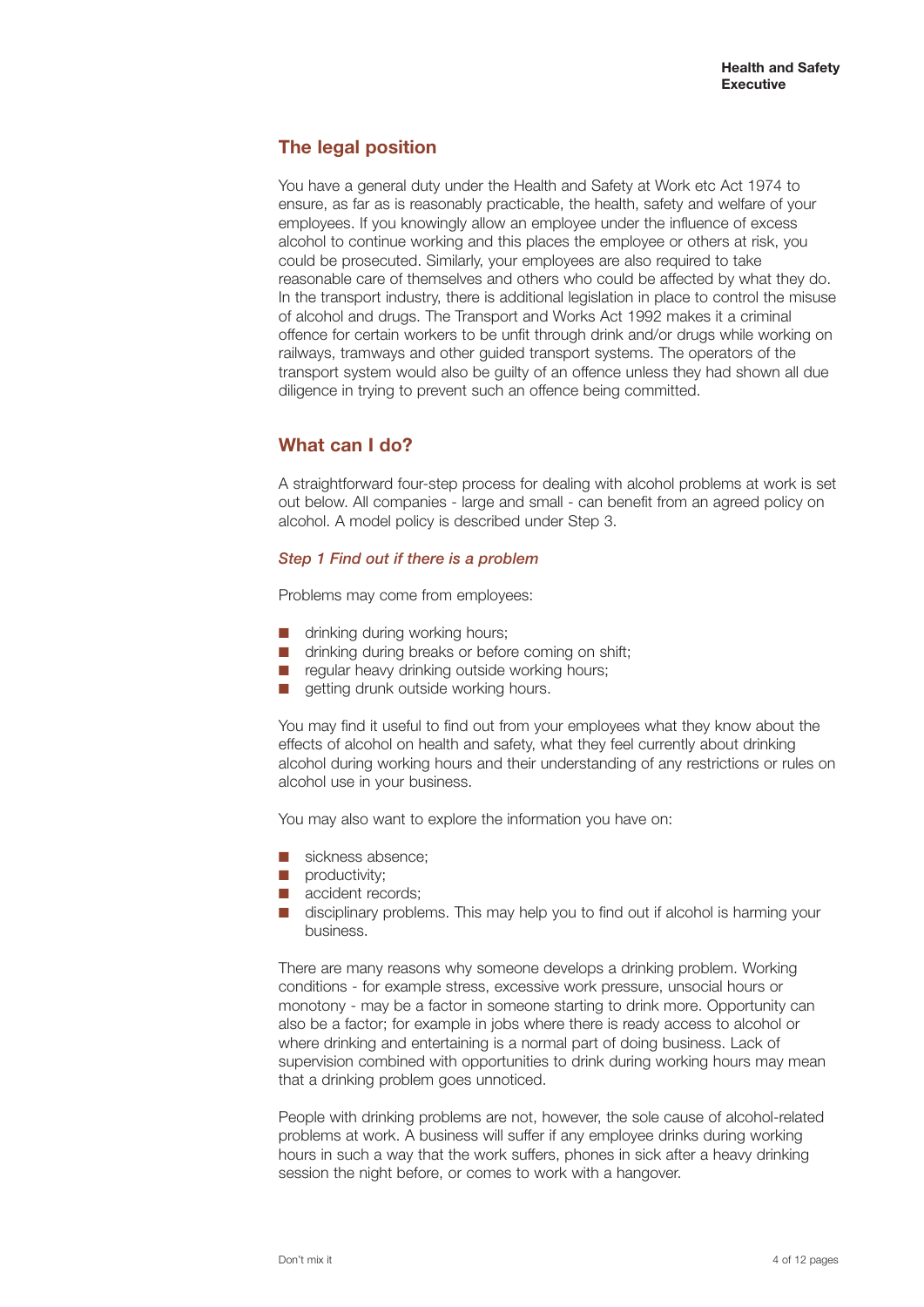#### *Step 2 Decide what to do*

A good start is to ask yourself the following four questions:

|  | Question 1 Am I happy for my employees to drink alcohol |
|--|---------------------------------------------------------|
|  | during working hours?                                   |
|  | Yes/No/Depends on?                                      |
|  | during lunch and other breaks?                          |
|  | Yes/No/Depends on?                                      |
|  | on special occasions?                                   |
|  | Yes/No/Depends on?                                      |
|  | when entertaining clients?                              |
|  | Yes/No/Depends on?                                      |
|  |                                                         |

- Question 2 Do I expect the same from staff working in safety-sensitive jobs when it comes to not drinking alcohol as I do from staff working in nonsafety-sensitive jobs or management positions?
- Question 3 How would I deal with an employee who is finding it difficult to control his or her drinking and whose work is suffering as a result?
- Question 4 How would I deal with an employee who turns up for work drunk or flouts known restrictions on drinking alcohol?

*Box 3 Dealing with an employee with a possible alcohol problem*

- Employees with a drink problem have the same rights to confidentiality and support as they would if they had any other medical or psychological condition.
- Disciplinary action should be a last resort. A court may find a dismissal unfair if an employer has made no attempt to help an employee whose work problems are related to drinking alcohol.
- The cost of recruiting and training a replacement may be greater than the cost of allowing someone time off to obtain expert help.
- Many people with an alcohol problem are able in time to regain full control over their drinking and return to their previous work performance.
- It may be very difficult for people to admit to themselves or others that their drinking is out of control. They need to know that you will treat their drinking problem as a health problem rather than an immediate cause for dismissal or disciplinary action.
- If employees' drinking is a matter of concern, they should be encouraged to seek help from their GP or a specialist alcohol agency.

#### *Consulting others*

In deciding what to do, you will almost certainly need to consult others. In larger organisations, good practice would be to set up a working party led by a senior manager to look at the issue of alcohol as it affects the business, also involving the occupational health practitioner where available. This may not be feasible in smaller businesses, but you will find it useful to talk to:

- **■** other managers;
- supervisors;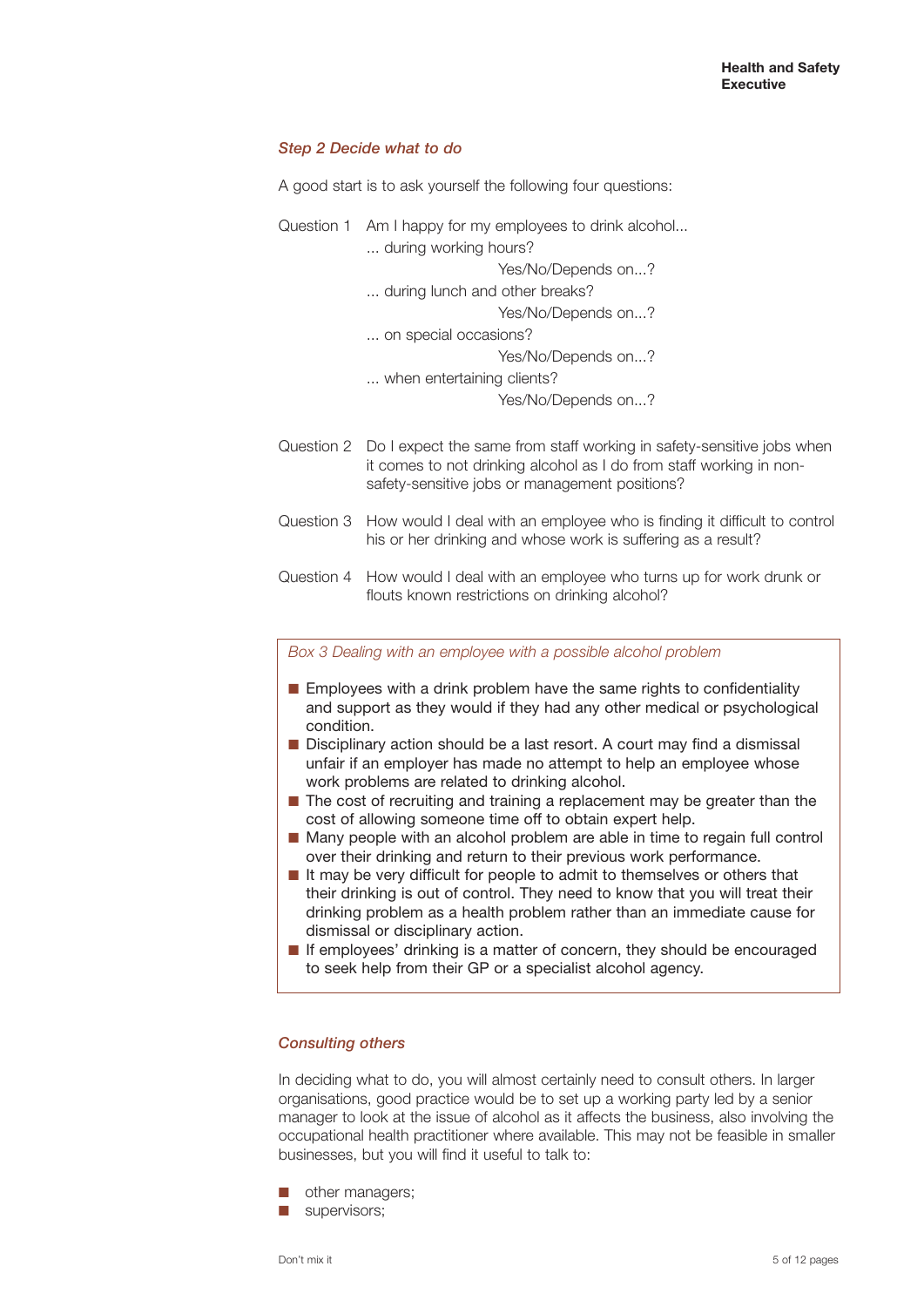- staff representatives/trade union representatives:
- **■** employees.

Gaining the support of your workforce for any change in company rules will be much easier if staff feel that they have been consulted beforehand. You may be surprised by the reactions of your staff. The culture surrounding drinking during working hours has changed dramatically over the past decade. The 1994 Health Education Authority survey<sup>2</sup> found that 63% of workers and 69% of manual workers supported a total ban on drinking during working hours. The same survey found that 66% of workers thought that senior employees should be subject to exactly the same controls on alcohol as the rest of the workforce while 25% believed senior employees should set an example and be subject to tighter controls!

If you want to find out what other businesses in your area have done, you could try getting in touch with your local business forum or health promotion unit. You might also find it helpful to talk to your local alcohol advisory service about the best way to deal with any employees who are finding it difficult to control their drinking. Establishing a link now could make things easier if you have a problem to deal with in the future.

#### *Step 3 Taking action*

In taking action, you need to ensure that you have the support of other managers and gain the support of your employees. The personal involvement of the boss will also make a huge difference when it comes to introducing any changes. The most important questions are:

**What** needs to be done?

**Who** needs to do it?

You also need to think about communication and training. How will current staff and any recruited in the future know the company's rules about drinking? Does anyone need more information or training?

Supervisors and other managers need to be clear about company rules and what to do if they suspect employees' drinking is affecting their work. They also need to be aware of the implications of not tackling possible alcohol misuse, especially where safety is an issue. Your local alcohol advisory service may be able to help train managers to recognise if someone has an alcohol problem and the best way to handle the situation. The service may charge for training.

Many larger organisations have a policy that describes their position on employees' drinking. A written alcohol policy has many advantages, for example leaving less room for misunderstanding than an informal 'understanding'. A model alcohol policy is described in Box 4. It does not have to be a long or complicated document.

#### *Providing information*

You may find that by making general information about alcohol and health available to your staff, you are encouraging sensible drinking outside working hours. Your local health promotion unit can supply leaflets and posters.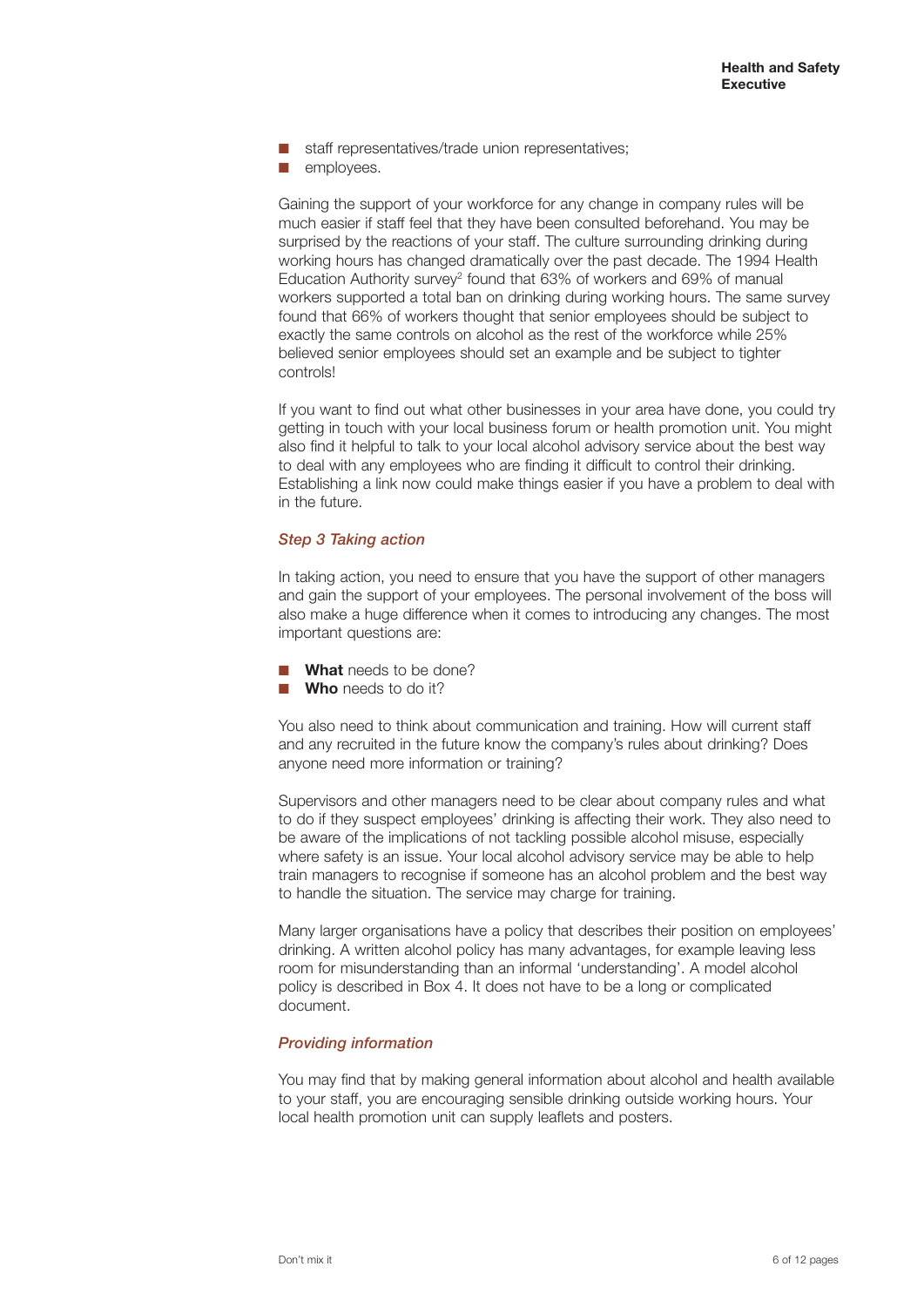#### *Box 4 A model alcohol policy*

A model workplace alcohol policy would cover the following areas.

#### **Aims**

Why have a policy?

Who does the policy apply to? (Note: best practice would be for the policy to apply equally to all grades of staff and types of work.)

#### **Responsibility**

Who is responsible for implementing the policy? (Note: all managers and supervisors will be responsible in some way but it will be more effective if a senior employee is named as having overall responsibility.)

#### **The rules**

How does the company expect employees to behave to ensure that their alcohol consumption does not have a detrimental effect on their work?

#### **Special circumstances**

Do the rules apply in all situations or are there exceptions?

#### **Confidentiality**

A statement assuring employees that any alcohol problem will be treated in strict confidence.

#### **Help**

A description of the support available to employees who have problems because of their drinking.

#### **Information**

A commitment to providing employees with general information about the effects of drinking alcohol on health and safety.

#### **Disciplinary action**

The circumstances in which disciplinary action will be taken.

# **Screening: What is involved**

More companies - particularly those in safety-sensitive industries - are using screening and testing as a way of controlling alcohol problems. It can be used in various ways, for example:

- as part of a selection process for job applicants;
- testing all or part of the workforce routinely, occasionally or on a random basis;
- in specific circumstances, such as after an accident or incident, where there is evidence of drinking that contravenes the company's regulations, or as part of an aftercare rehabilitation programme;
- to monitor a particular problem, eg employees reporting for work with alcohol in their bloodstream from the previous evening's drinking.

Alcohol screening is a sensitive issue. Securing the agreement of the workforce to the principle of screening is essential, partly because of the practical and legal issues involved. Screening is only likely to be acceptable if it can be seen to be part of a company's occupational health policy and is clearly designed to prevent risks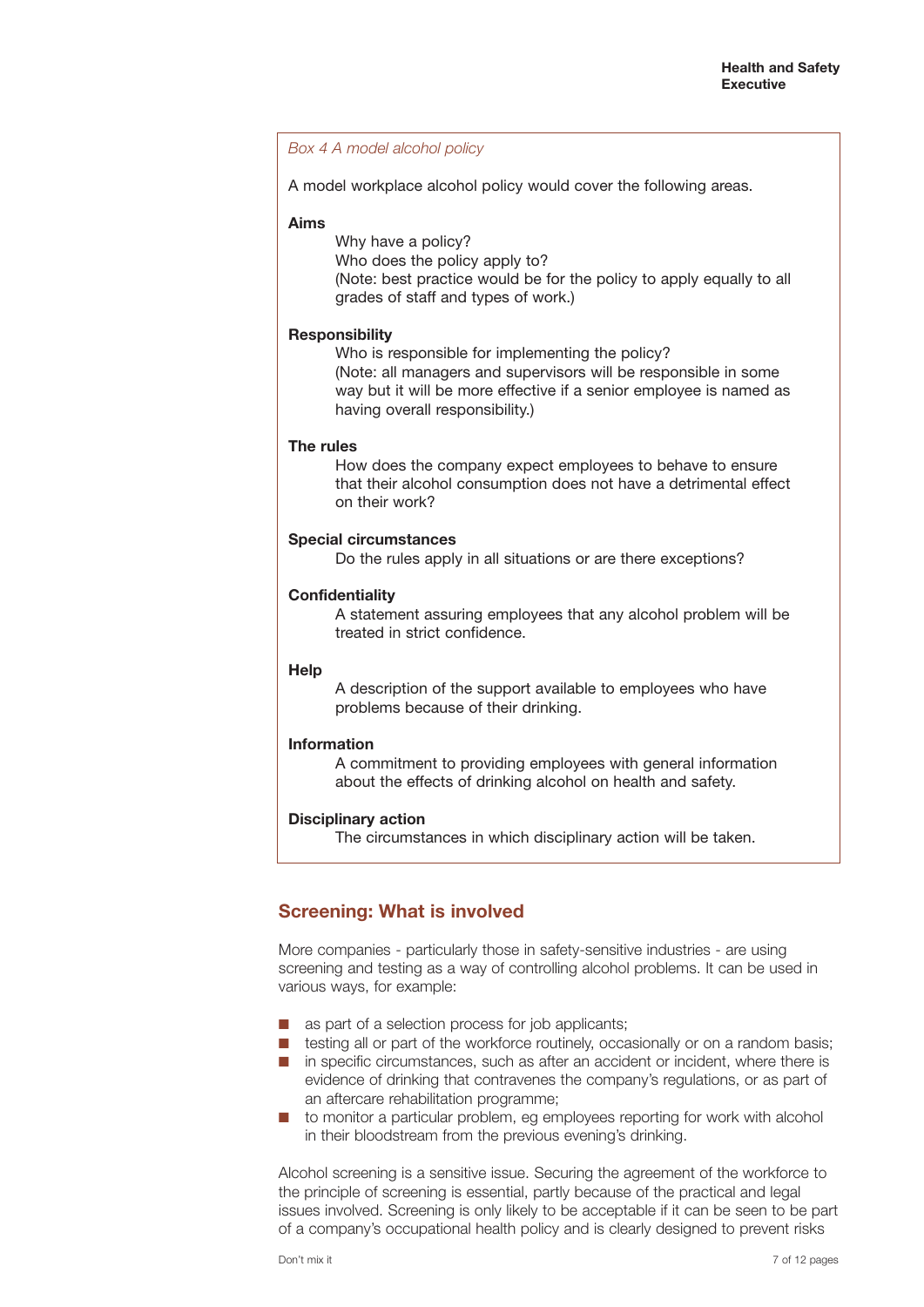to others. Cost is another consideration because of the need to ensure the accuracy and validity of test results.

Screening by itself will never be the complete answer to problems caused by alcohol misuse and its results must always be supplemented by a professional assessment of the employee. Prevention is just as important and the guidance set out earlier in this booklet is relevant to all businesses, whether you decide to include screening or not.

#### *The implications of introducing alcohol screening*

Agreement to the principle of screening must be incorporated in each member of staff's contract of employment. For new staff, this is fairly straightforward but existing staff are under no legal obligation to agree to changes in their terms and conditions of service. If an employer tried to force a test on an unwilling employee, the employee could resign and claim 'constructive dismissal'.

In addition to changes to the contract of employment, you should obtain the written consent of the individual for each test. This consent applies only to tests relating specifically to alcohol and to no other substances, condition or disease. Where more extensive testing is required (ie for drug abuse), you should obtain further consent from the employee. Employers should ensure that employees are fully aware of this requirement. Medical confidentiality should be assured - you should only tell managers whether an employee is considered fit or unfit for work.

Testing requires the introduction of a 'chain of custody' procedure to ensure that samples are actually provided by the person being screened, samples cannot be tampered with, accurate laboratory analysis and interpretation is guaranteed, and appropriate action is taken when a test result is positive. Any laboratory accredited by the National Measurement Accreditation Service (Tel: 020 8943 7140) will have satisfied assessors that it provides a service that meets all criteria.

#### *Step 4 Checking what you have done*

As with any other kind of initiative, you should regularly check if it is working and whether any changes need to be made.

## **Summary checklist**

- 1 Find out if you have a problem.
- 2 Make a list of who you need to consult.
- 3 Decide how your company expects employees to limit their drinking.
- 4 Consider how you can make sure that if an employee has a possible alcohol problem, this is noticed and help is offered.
- 5 Decide at what point and in what circumstances you will treat an employee's drinking as a matter for discipline rather than a health problem.
- 6 Think about how you will let your workforce know about company policy on alcohol - consider introducing a formal written alcohol policy.
- 7 Find out if any of your managers or other staff need more information or training.
- 8 Consider providing staff with general information about alcohol and health.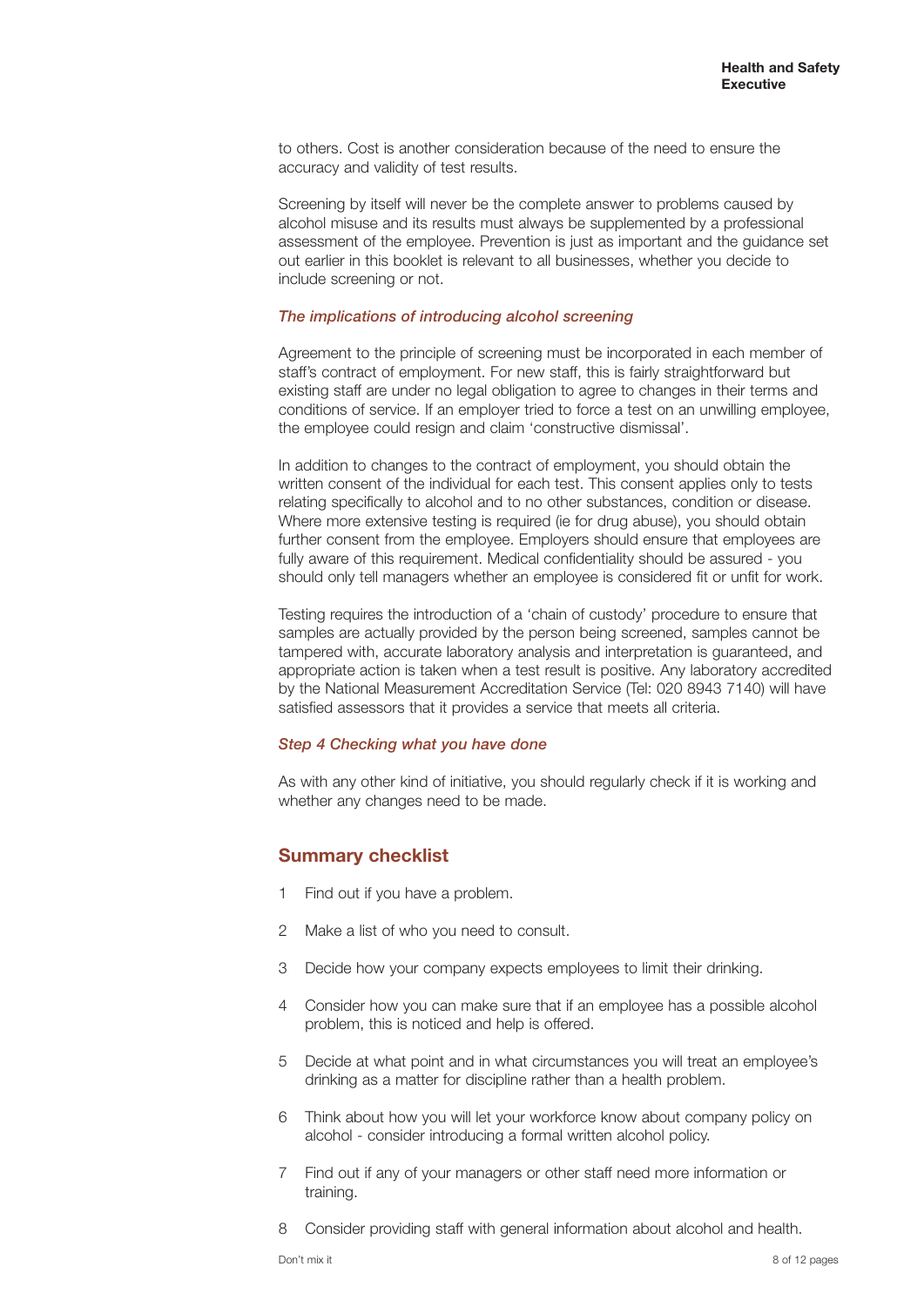## **Sources of advice and information**

The stages described in this booklet can be managed by any small or mediumsized business. However, if you would like additional information or help, you may wish to contact one of the organisations listed below.

#### *National workplace organisations*

ADVISORY CONCILIATION AND ARBITRATION SERVICE (ACAS) Brandon House, 180 Borough High Street London SE1 1LW Helpline: 08457 47 47 47 Website: www.acas.org.uk

ACAS can provide advice to employers and employees on the employment and industrial relations implications of policies on alcohol at work.

CONFEDERATION OF BRITISH INDUSTRY (CBI) Centre Point 103 New Oxford Street London WC1A 1DU Tel: 020 7379 7400 Website: www.cbi.org.uk

The CBI is the employer's representative on bodies such as ACAS and the Health and Safety Commission (HSC). It has various committees and working groups dealing with issues including health and safety and produces a range of publications.

THE HEALTH AND SAFETY EXECUTIVE (HSE) Tel: 0845 345 0055 (Infoline) Fax: 0845 408 9566 Textphone: 0845 408 9577

HSE's Infoline is available to provide general advice about health and safety issues related to work.

THE INSTITUTE OF OCCUPATIONAL SAFETY AND HEALTH (IOSH) The Grange Highfield Drive Wigston Leicester LE18 1NN Tel: 0116 257 3100 Website: www.iosh.co.uk

IOSH is the leading professional body in occupational safety and health. It organises seminars, conferences and training on health and safety issues, and provides access to a technical database and an information service.

TRADES UNION CONGRESS (TUC) Congress House 23-28 Great Russell Street London WC1B 3LS Tel: 020 7636 4030 Website: www.tuc.org.uk

The TUC has produced a number of health-related publications.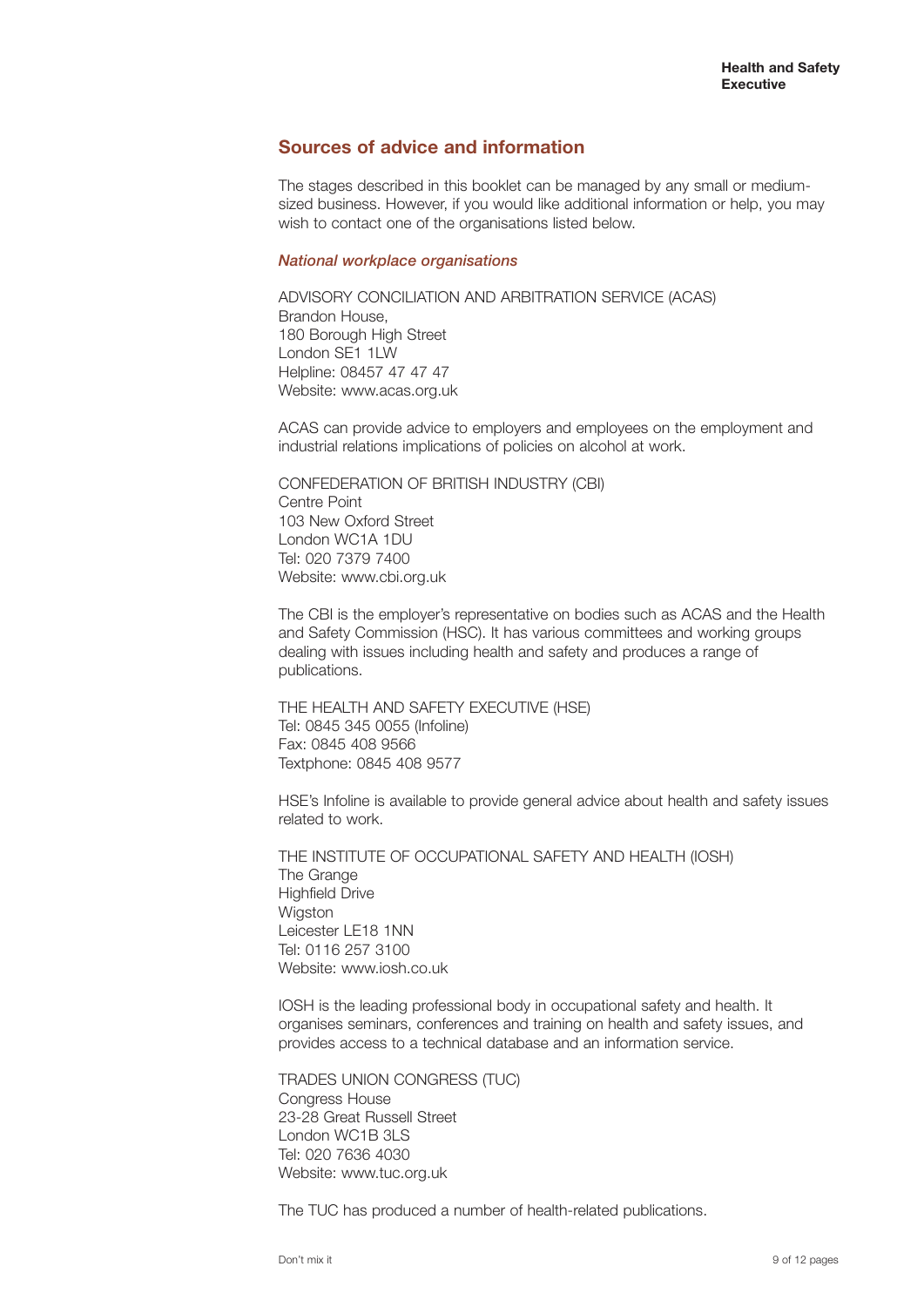#### *Specialist organisations*

ALCOHOL CONCERN 64 Leman Street London E1 8EU Tel: 020 7264 0510 Website: www.alcoholconcern.org.uk

Alcohol Concern can put you in touch with local alcohol advisory services, in particular those that are members of the Federation of Workplace Alcohol Advisory Services (FEDWAAS).

INSTITUTE OF ALCOHOL STUDIES Alliance House 12 Caxton Street London SW1H 0QS Tel: 020 7222 4001 Website: www.ias.org.uk

Provides educational and training materials.

ROYAL SOCIETY FOR THE PREVENTION OF ACCIDENTS (ROSPA) Edgbaston Park 353 Bristol Road Birmingham B5 7ST Tel: 0121 248 2000 Website: www.rospa.co.uk

ROSPA has an occupational safety membership scheme which offers access to a number of services and products.

#### *Agencies in the rest of the UK*

#### *Northern Ireland*

THE HEALTH PROMOTION AGENCY FOR NORTHERN IRELAND 18 Ormeau Avenue Belfast BT2 8HS Tel: 028 9031 1611 Website: www.healthpromotionagency.org.uk

NORTHLANDS Shepherds Way Complex Dungiven Road **Derry** Tel: 028 7131 3232 Website: www.northlands.org.uk

As a member of FEDWAAS, Northlands offers training and help with health care in the workplace.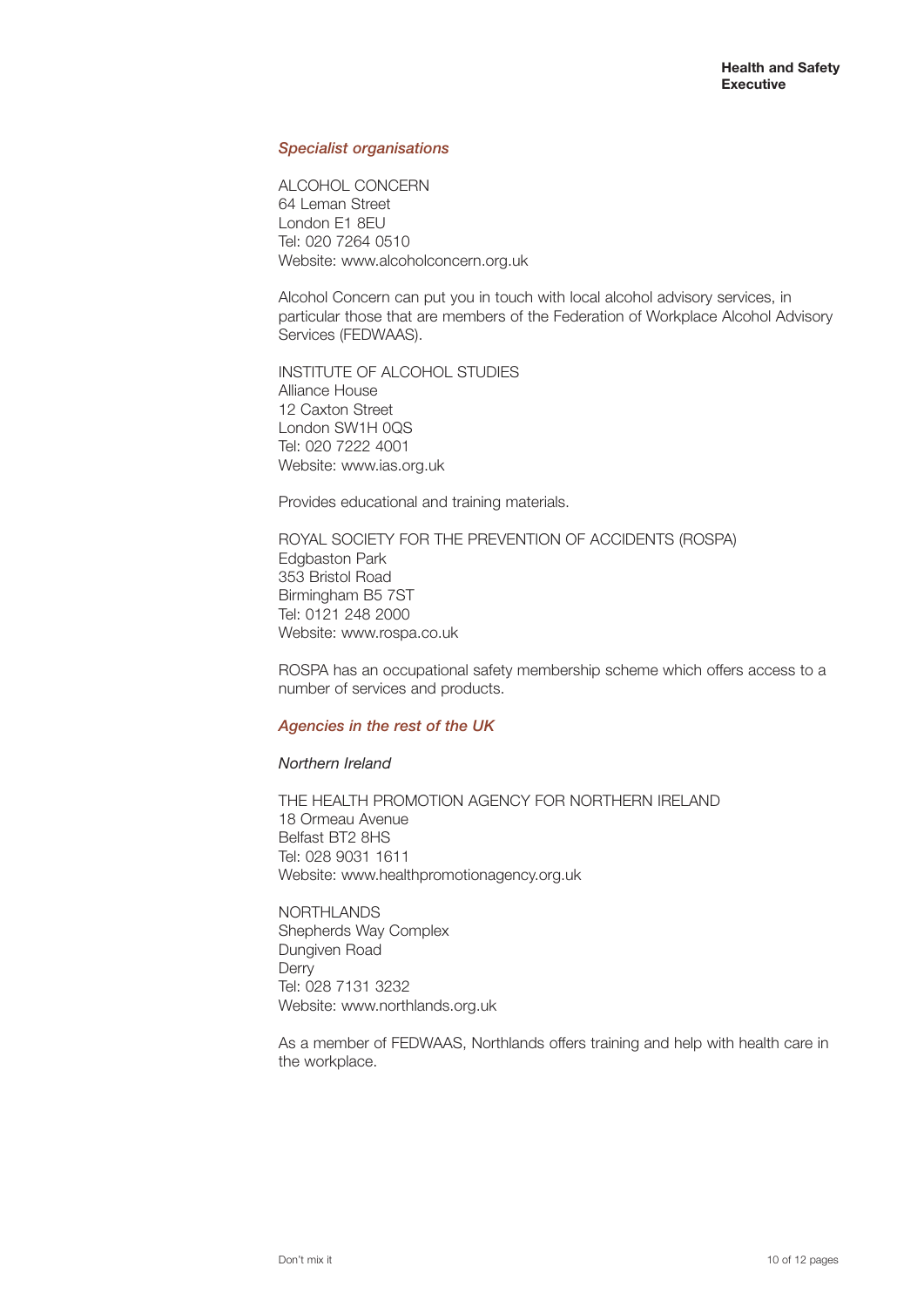#### *Scotland*

HEALTH EDUCATION BOARD FOR SCOTLAND Woodburn House Canaan Lane Edinburgh EH10 4SG Tel: 0131 536 5500 Website: www.healthscotland.com

ALCOHOL FOCUS SCOTLAND 2nd Floor 166 Buchanan Street Glasgow G1 2LW Tel: 0141 572 6700 Website: www.alcohol-focus-scotland.org.uk

*Wales*

NATIONAL ASSEMBLY FOR WALES HEALTH PROMOTION DIVISION Cathays Park Cardiff CF10 3NQ Tel: 0845 010 3300 Website: www.hpw.wales.gov.uk

## **References**

- 1 Department of Health *The Health of the Nation* 1992 HMSO
- 2 Health Education Authority *Attitudes towards alcohol in the workplace* 1995 **HEA**
- 3 Holtermann, S and Burchell, A *Government Economic Service Working Party* No 37 1981 DHSS
- 4 Department of Health *Sensible Drinking. The Report of an Interdepartmental Working Party* 1996 Department of Health

For information about health and safety, or to report inconsistencies or inaccuracies in this guidance, visit www.hse.gov.uk/. You can view HSE guidance online and order priced publications from the website. HSE priced publications are also available from bookshops.

**This leaflet contains notes on good practice which are not compulsory but which you may find helpful in considering what you need to do.**

A web version can be found at: www.hse.gov.uk/pubns/indg240.pdf.

© *Crown copyright* If you wish to reuse this information visit www.hse.gov.uk/copyright.htm for details. First published 11/96.